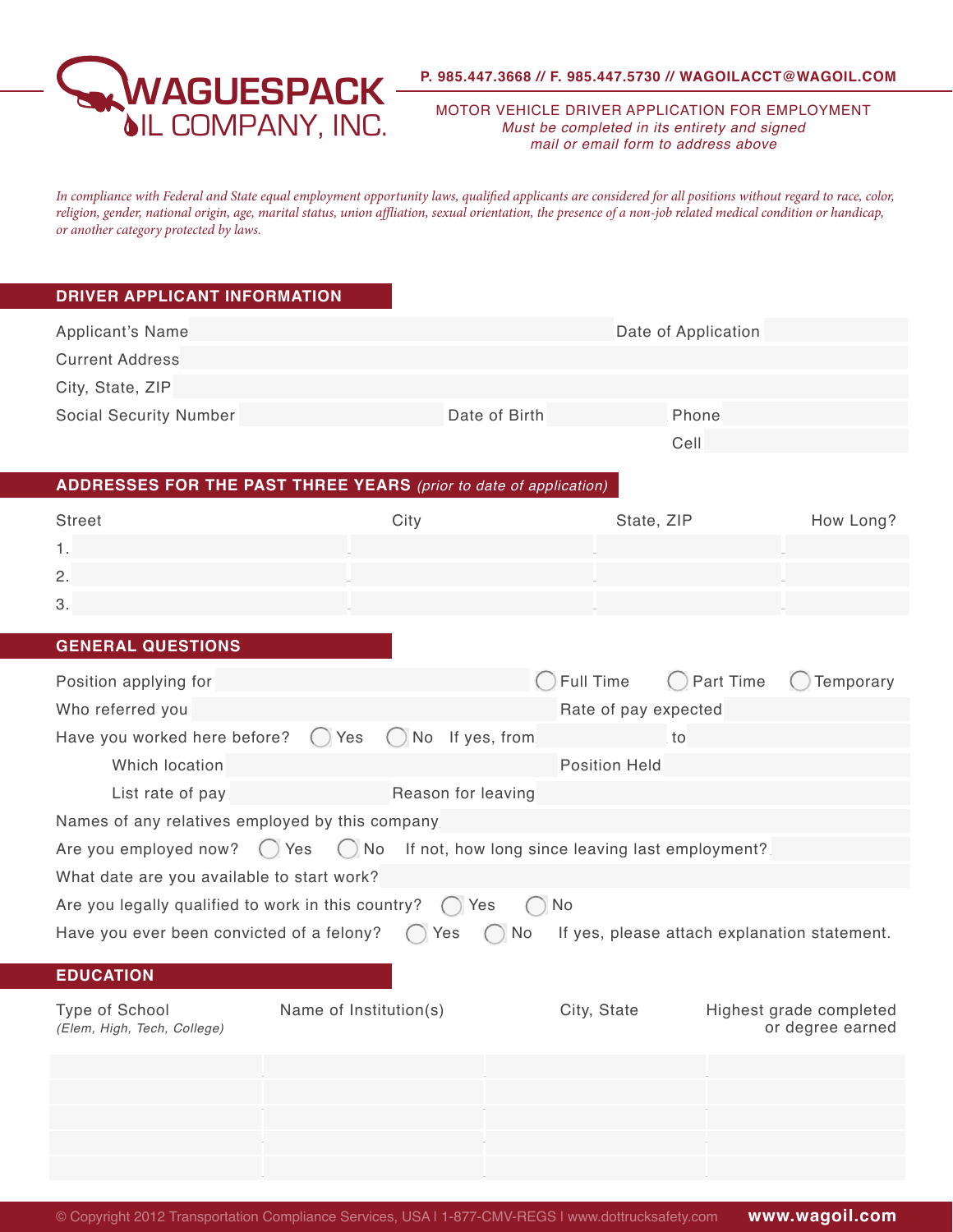

# **DRIVING LICENSES FOR PAST (3) YEARS PRIOR TO APPLICATION DATE** *(complete for each license/permit)*

| State of Issue | License Number | <b>Expiration Date</b> | Type of class or license | Endorsements |
|----------------|----------------|------------------------|--------------------------|--------------|
|                |                |                        |                          |              |
|                |                |                        |                          |              |
|                |                |                        |                          |              |
|                |                |                        |                          |              |

# **DRIVING EXPERIENCE IN THE OPERATION OF MOTOR VEHICLES**

| Equipment operated     | Equipment type (please specify) | Years of experience | # Miles Driven (total) |
|------------------------|---------------------------------|---------------------|------------------------|
| <b>Tractor Trailer</b> |                                 |                     |                        |
| <b>Straight Truck</b>  |                                 |                     |                        |
| <b>Bus</b>             |                                 |                     |                        |
| Other                  |                                 |                     |                        |
| Other                  |                                 |                     |                        |

# **ACCIDENT RECORD FOR PAST 3 YEARS PRIOR TO APPLICATION** *(use extra sheet if more space needed)*

| Accident date<br>(starting with most recent) | Nature of Accident<br>(passenger vehicle, head-on, rear-end, etc.) | Injuries/Fatalities | Comments |
|----------------------------------------------|--------------------------------------------------------------------|---------------------|----------|
|                                              |                                                                    |                     |          |
|                                              |                                                                    |                     |          |
|                                              |                                                                    |                     |          |

# **TRAFFIC CONVICTIONS & FORFEITURES IN PAST 3 YEARS PRIOR TO APPLICATION** *(other than parking)*

| Conviction date | Location (state) | Charge | Penalty           |
|-----------------|------------------|--------|-------------------|
|                 |                  |        |                   |
|                 |                  |        |                   |
|                 |                  |        |                   |
|                 | - 1              |        | <b>Service</b>    |
|                 |                  |        | $\sim$ 100 $\sim$ |
|                 |                  |        |                   |

| Have you ever been denied a license, permit, or privilege to operate a motor vehicle?                               | ◯ Yes | $\bigcap$ No |
|---------------------------------------------------------------------------------------------------------------------|-------|--------------|
| Have you ever had any license, permit, or privilege to operate ever suspended or revoked? $\bigcirc$ Yes $\bigcirc$ |       | ) No         |
| If yes, please explain                                                                                              |       |              |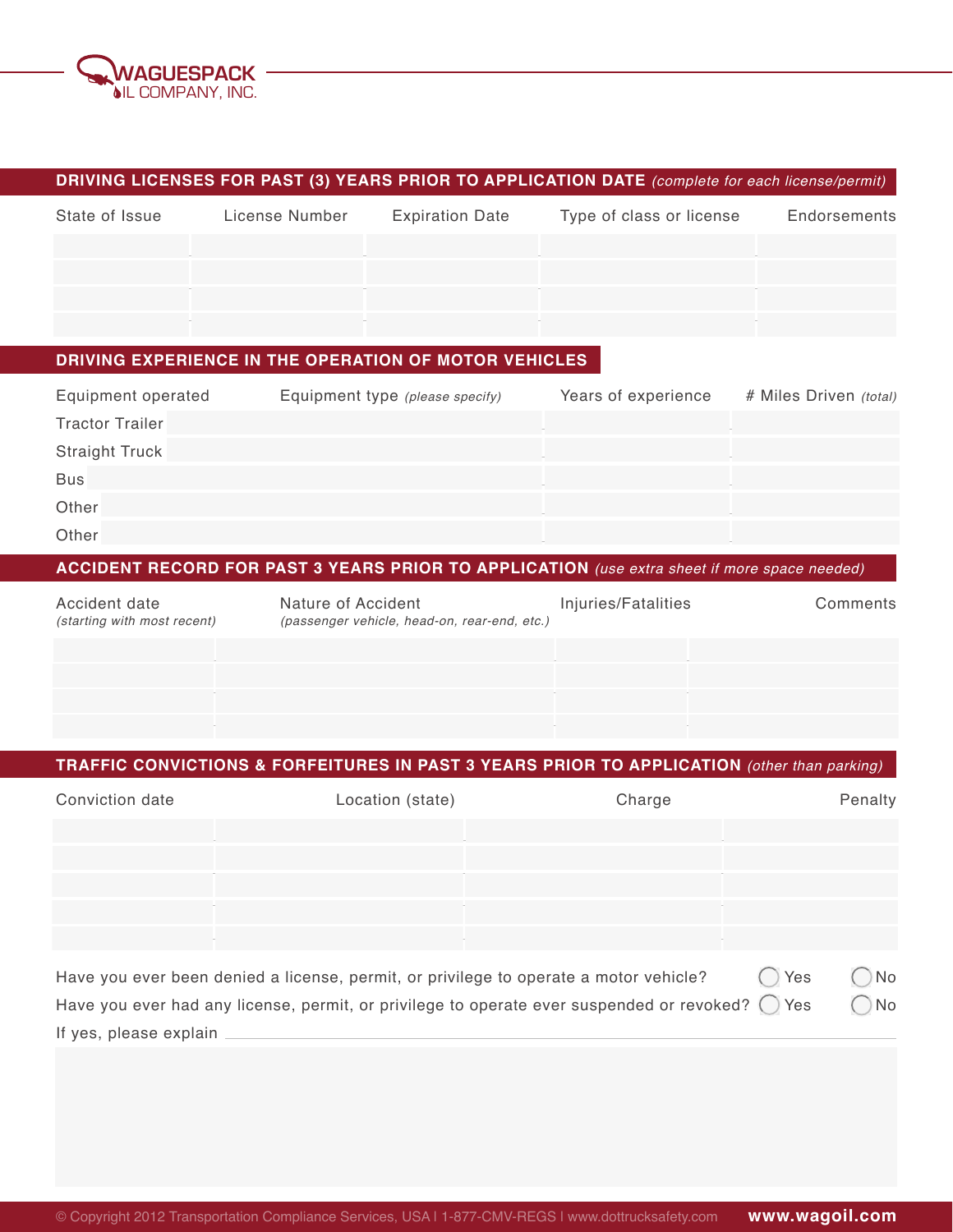

*All driver applicants must provide the following information on all work references during the preceding three (3) years from the date the application is submitted. Those drivers applying to operate a commercial motor vehicle as defined in §383.5 (requiring a CDL) shall also provide ten (10) years of employment history. NOTE: Please list companies in reverse order starting with the most recent and leave no gaps in employment history*

| <b>COMPANY NAME</b>    |                                                                                      |         |              |              |                                                                                                |
|------------------------|--------------------------------------------------------------------------------------|---------|--------------|--------------|------------------------------------------------------------------------------------------------|
| <b>Company Address</b> |                                                                                      |         | City         | <b>State</b> | ZIP                                                                                            |
| Contact                |                                                                                      |         | Phone number |              |                                                                                                |
| Employed from          | Month                                                                                | Year    | to           | Month        | Year Total Months                                                                              |
| Position(s) held       |                                                                                      |         |              |              |                                                                                                |
| Yes                    | No Were you subject to Federal Motor Carrier Safety Regulations while employed here? |         |              |              |                                                                                                |
| Yes                    |                                                                                      |         |              |              | No Was this job designated as a safety sensitive function in any D.O.T. regulated mode subject |
|                        |                                                                                      |         |              |              | to alcohol and controlled substance testing requirements as required by 49 CFR Part 40?        |
| Reason for leaving     | Resignation                                                                          | Lay Off |              | Termination  | Other (please describe):                                                                       |
|                        |                                                                                      |         |              |              |                                                                                                |
|                        |                                                                                      |         |              |              |                                                                                                |
| <b>COMPANY NAME</b>    |                                                                                      |         |              |              |                                                                                                |
|                        |                                                                                      |         |              |              |                                                                                                |
| <b>Company Address</b> |                                                                                      |         | City         | <b>State</b> | ZIP                                                                                            |
| Contact                |                                                                                      |         | Phone number |              |                                                                                                |
| Employed from          | Month                                                                                | Year    | to           | Month        | Year Total Months                                                                              |
| Position(s) held       |                                                                                      |         |              |              |                                                                                                |
| Yes                    | No Were you subject to Federal Motor Carrier Safety Regulations while employed here? |         |              |              |                                                                                                |
| Yes                    |                                                                                      |         |              |              | No Was this job designated as a safety sensitive function in any D.O.T. regulated mode subject |
|                        |                                                                                      |         |              |              | to alcohol and controlled substance testing requirements as required by 49 CFR Part 40?        |
| Reason for leaving     | Resignation                                                                          | Lay Off |              | Termination  | Other (please describe):                                                                       |
|                        |                                                                                      |         |              |              |                                                                                                |
|                        |                                                                                      |         |              |              |                                                                                                |
| <b>COMPANY NAME</b>    |                                                                                      |         |              |              |                                                                                                |
| <b>Company Address</b> |                                                                                      |         | City         | <b>State</b> | ZIP                                                                                            |
| Contact                |                                                                                      |         | Phone number |              |                                                                                                |
| Employed from          | Month                                                                                | Year    | to           | Month        | Year Total Months                                                                              |
| Position(s) held       |                                                                                      |         |              |              |                                                                                                |
| Yes                    | No Were you subject to Federal Motor Carrier Safety Regulations while employed here? |         |              |              |                                                                                                |
| Yes                    |                                                                                      |         |              |              | No Was this job designated as a safety sensitive function in any D.O.T. regulated mode subject |
|                        |                                                                                      |         |              |              | to alcohol and controlled substance testing requirements as required by 49 CFR Part 40?        |
| Reason for leaving     | Resignation                                                                          | Lay Off |              | Termination  | Other (please describe):                                                                       |
|                        |                                                                                      |         |              |              |                                                                                                |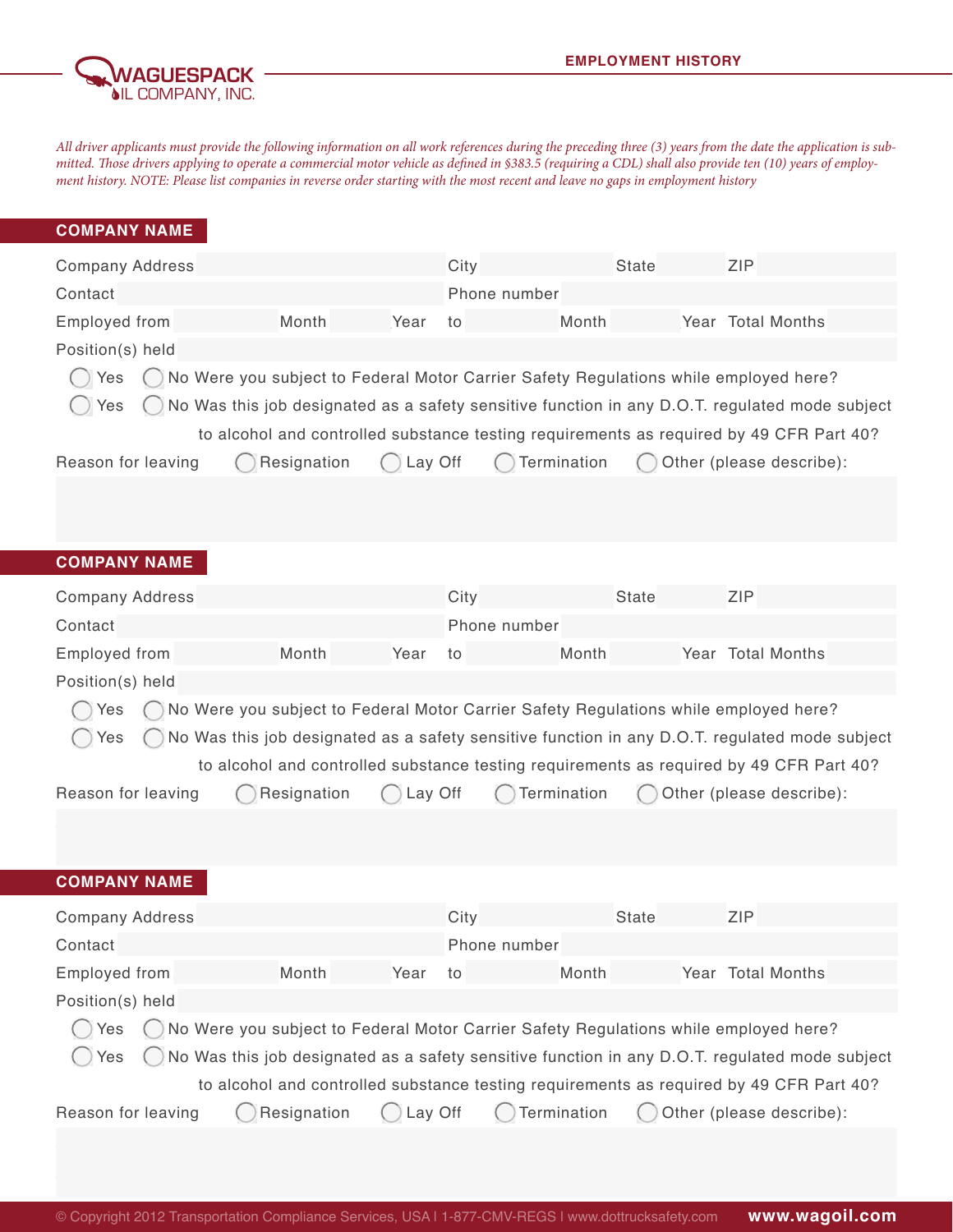

| <b>COMPANY NAME</b>              |                                                                                                     |         |      |              |              |                                                                                                                                                                                                                       |
|----------------------------------|-----------------------------------------------------------------------------------------------------|---------|------|--------------|--------------|-----------------------------------------------------------------------------------------------------------------------------------------------------------------------------------------------------------------------|
| <b>Company Address</b>           |                                                                                                     |         | City |              | <b>State</b> | <b>ZIP</b>                                                                                                                                                                                                            |
| Contact                          |                                                                                                     |         |      | Phone number |              |                                                                                                                                                                                                                       |
| <b>Employed from</b>             | Month                                                                                               | Year    | to   | Month        |              | Year Total Months                                                                                                                                                                                                     |
| Position(s) held                 |                                                                                                     |         |      |              |              |                                                                                                                                                                                                                       |
| Yes<br>Yes<br>Reason for leaving | No Were you subject to Federal Motor Carrier Safety Regulations while employed here?<br>Resignation | Lay Off |      | Termination  |              | No Was this job designated as a safety sensitive function in any D.O.T. regulated mode subject<br>to alcohol and controlled substance testing requirements as required by 49 CFR Part 40?<br>Other (please describe): |
| <b>COMPANY NAME</b>              |                                                                                                     |         |      |              |              |                                                                                                                                                                                                                       |
|                                  |                                                                                                     |         |      |              |              |                                                                                                                                                                                                                       |
| <b>Company Address</b>           |                                                                                                     |         | City |              | <b>State</b> | ZIP                                                                                                                                                                                                                   |
| Contact                          |                                                                                                     |         |      | Phone number |              |                                                                                                                                                                                                                       |
| <b>Employed from</b>             | Month                                                                                               | Year    | to   | Month        |              | Year Total Months                                                                                                                                                                                                     |
| Position(s) held                 |                                                                                                     |         |      |              |              |                                                                                                                                                                                                                       |
| Yes<br>Yes                       | No Were you subject to Federal Motor Carrier Safety Regulations while employed here?                |         |      |              |              | No Was this job designated as a safety sensitive function in any D.O.T. regulated mode subject<br>to alcohol and controlled substance testing requirements as required by 49 CFR Part 40?                             |
| Reason for leaving               | Resignation                                                                                         | Lay Off |      | Termination  |              | Other (please describe):                                                                                                                                                                                              |
|                                  |                                                                                                     |         |      |              |              |                                                                                                                                                                                                                       |
| <b>COMPANY NAME</b>              |                                                                                                     |         |      |              |              |                                                                                                                                                                                                                       |
| <b>Company Address</b>           |                                                                                                     |         | City |              | <b>State</b> | ZIP                                                                                                                                                                                                                   |
| Contact                          |                                                                                                     |         |      | Phone number |              |                                                                                                                                                                                                                       |
| <b>Employed from</b>             | Month                                                                                               | Year    | to   | Month        |              | Year Total Months                                                                                                                                                                                                     |
| Position(s) held                 |                                                                                                     |         |      |              |              |                                                                                                                                                                                                                       |
| Yes                              | No Were you subject to Federal Motor Carrier Safety Regulations while employed here?                |         |      |              |              |                                                                                                                                                                                                                       |
| Yes                              |                                                                                                     |         |      |              |              | No Was this job designated as a safety sensitive function in any D.O.T. regulated mode subject                                                                                                                        |
|                                  |                                                                                                     |         |      |              |              | to alcohol and controlled substance testing requirements as required by 49 CFR Part 40?                                                                                                                               |
| Reason for leaving               | Resignation                                                                                         | Lay Off |      | Termination  |              | Other (please describe):                                                                                                                                                                                              |
|                                  |                                                                                                     |         |      |              |              |                                                                                                                                                                                                                       |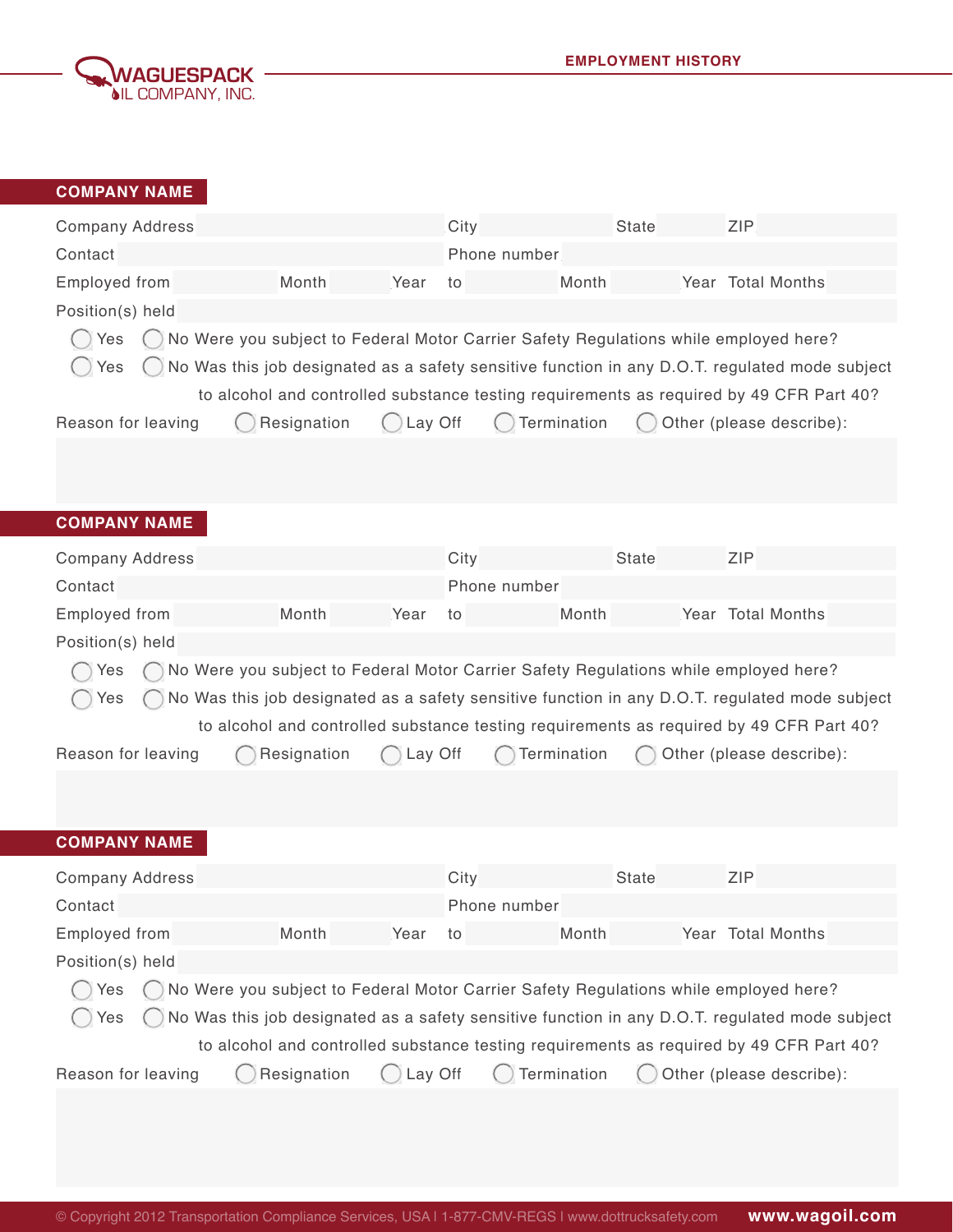

# **DRIVER APPLICANT**

I hereby authorize you to release the following information to Waguespack Oil Company for the purposes of investigation as required by §391.23 and §40.321(b) of the Federal Motor Carrier Safety Regulations. You are hereby released from any and all liability which may result from furnishing such information.

| <b>APPLICANT'S SIGNATURE</b>                                                                       |                   | <b>DATE</b>      |
|----------------------------------------------------------------------------------------------------|-------------------|------------------|
|                                                                                                    |                   |                  |
| <b>PREVIOUS EMPLOYER</b>                                                                           |                   |                  |
| Please complete the following information and return as soon as possible to                        |                   |                  |
| <b>WAGUESPACK OIL COMPANY</b>                                                                      |                   |                  |
| PHYSICAL LOCATION: 1818 HIGHWAY 3185, THIBODAUX, LA 70301                                          |                   |                  |
| MAILING ADDRESS: PO BOX 326, THIBODAUX, LA 70302                                                   |                   |                  |
| <b>USDOT#354930</b>                                                                                |                   |                  |
| Are the dates of employment correct as stated above?                                               | Yes               | No               |
| If no, please provide correct dates of employment                                                  |                   |                  |
| Did the applicant drive commercial motor vehicles for your company?                                |                   | <b>No</b><br>Yes |
| Yes<br>Was the applicant a safe and efficient driver?                                              | <b>No</b>         |                  |
| Was the applicant involved in any vehicle accidents while employed with your company?              |                   | No<br>Yes        |
| If yes, please provide the details                                                                 |                   |                  |
| Resignation<br>Reason for leaving your employment                                                  | <b>Discharged</b> | Lay Off          |
| Has the applicant tested positive for a controlled substance in the last 2 years?                  |                   | Yes<br>No        |
| Has the applicant had an alcohol test with a B.A.C. of 0.04 or more in the last 2 years?           |                   | Yes<br>No        |
| Has the applicant refused a required test for drugs or alcohol in the last 2 years?                |                   | <b>No</b><br>Yes |
| Did the applicant complete a substance abuse rehabilitation program, if required?                  |                   | Yes<br>No        |
| If yes, please provide documentation of the employee's successful completion of DOT return to duty |                   |                  |
| requirements.                                                                                      |                   |                  |
| Has the applicant ever violated any other DOT agency drug and alcohol testing regulations?         |                   | No<br>Yes        |
| Comments                                                                                           |                   |                  |
|                                                                                                    |                   |                  |
|                                                                                                    |                   |                  |
|                                                                                                    |                   |                  |
| <b>SIGNATURE</b>                                                                                   | <b>TITLE</b>      | <b>DATE</b>      |
|                                                                                                    |                   |                  |
| Any additional Information                                                                         |                   |                  |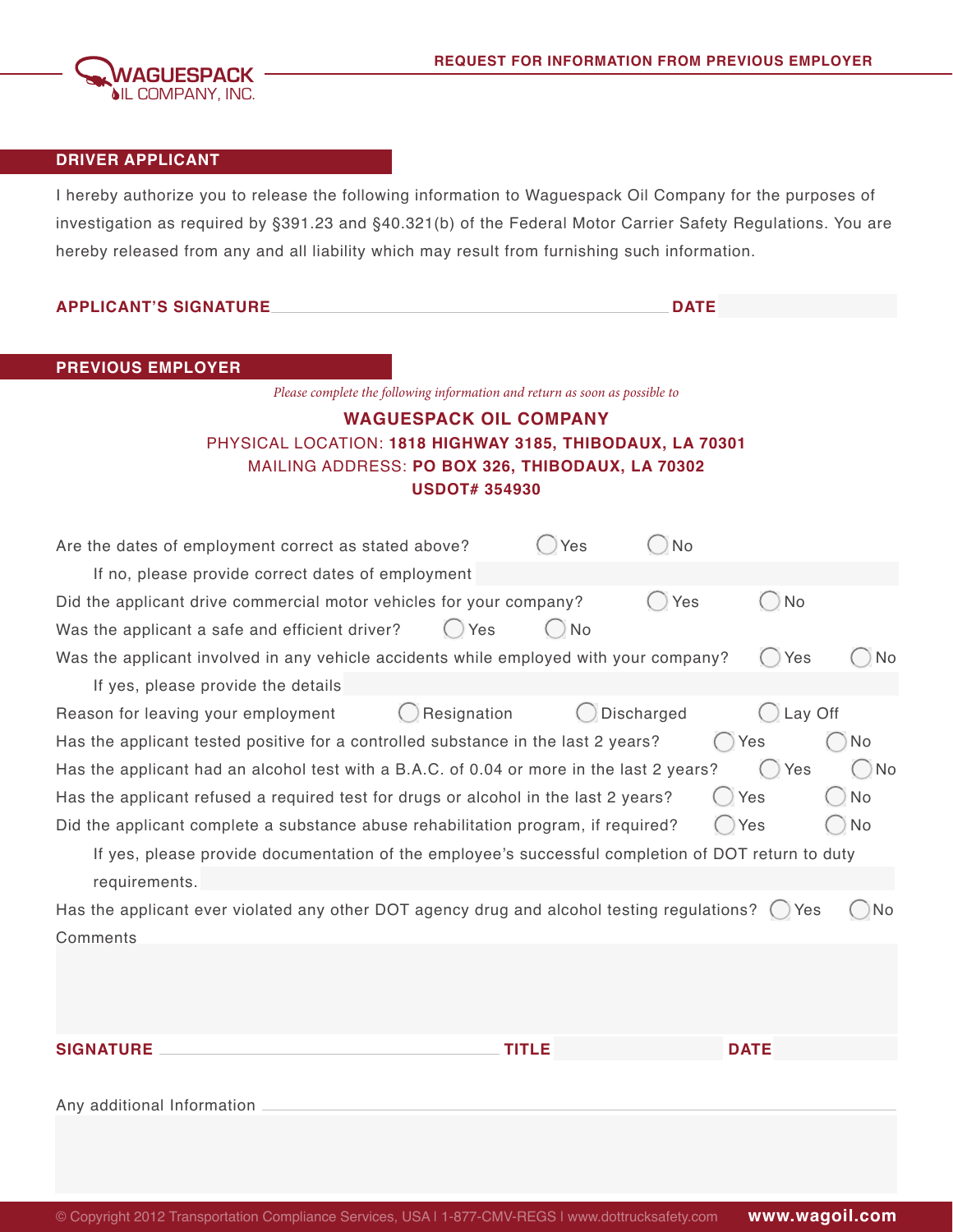

## **PROSPECTIVE EMPLOYER WAGUESPACK OIL COMPANY, INC. 1818 HIGHWAY 3185, THIBODAUX, LA 70301 PO BOX 326 THIBODAUX, LA 70302 // 985-447-3668**

| Applicant<br>Previous Employer<br>Address<br><b>USDOT No</b><br>Phone<br>Email |                |                    | Fax                            | Supervisor                                             |                  |  |
|--------------------------------------------------------------------------------|----------------|--------------------|--------------------------------|--------------------------------------------------------|------------------|--|
| <b>1ST ATTEMPT</b><br>Method of Contact<br>Date(s)                             | $\bigcirc$ Fax | $O$ Email $O$ Mail |                                | $\bigcirc$ Phone                                       | $\bigcirc$ Other |  |
| Remarks                                                                        |                |                    |                                |                                                        |                  |  |
| <b>2ND ATTEMPT</b>                                                             |                |                    |                                |                                                        |                  |  |
| Method of Contact<br>Date(s)<br>Remarks                                        | $\bigcirc$ Fax | $\bigcirc$ Email   | $\bigcirc$ Mail                | Phone<br>$\left( \begin{array}{c} \end{array} \right)$ | Other            |  |
|                                                                                |                |                    |                                |                                                        |                  |  |
| <b>FINAL ATTEMPT</b>                                                           |                |                    |                                |                                                        |                  |  |
| Method of Contact<br>Date(s)<br>Remarks                                        | Fax            | Email              | Mail<br>$\left( \quad \right)$ | Phone                                                  | Other            |  |
|                                                                                |                |                    |                                |                                                        |                  |  |
| <b>COMPANY REPRESENTATIVE</b>                                                  |                |                    |                                |                                                        | <b>TITLE</b>     |  |
| SIGNATURE                                                                      |                |                    |                                |                                                        | <b>DATE</b>      |  |
|                                                                                |                |                    |                                |                                                        |                  |  |
|                                                                                |                |                    |                                |                                                        |                  |  |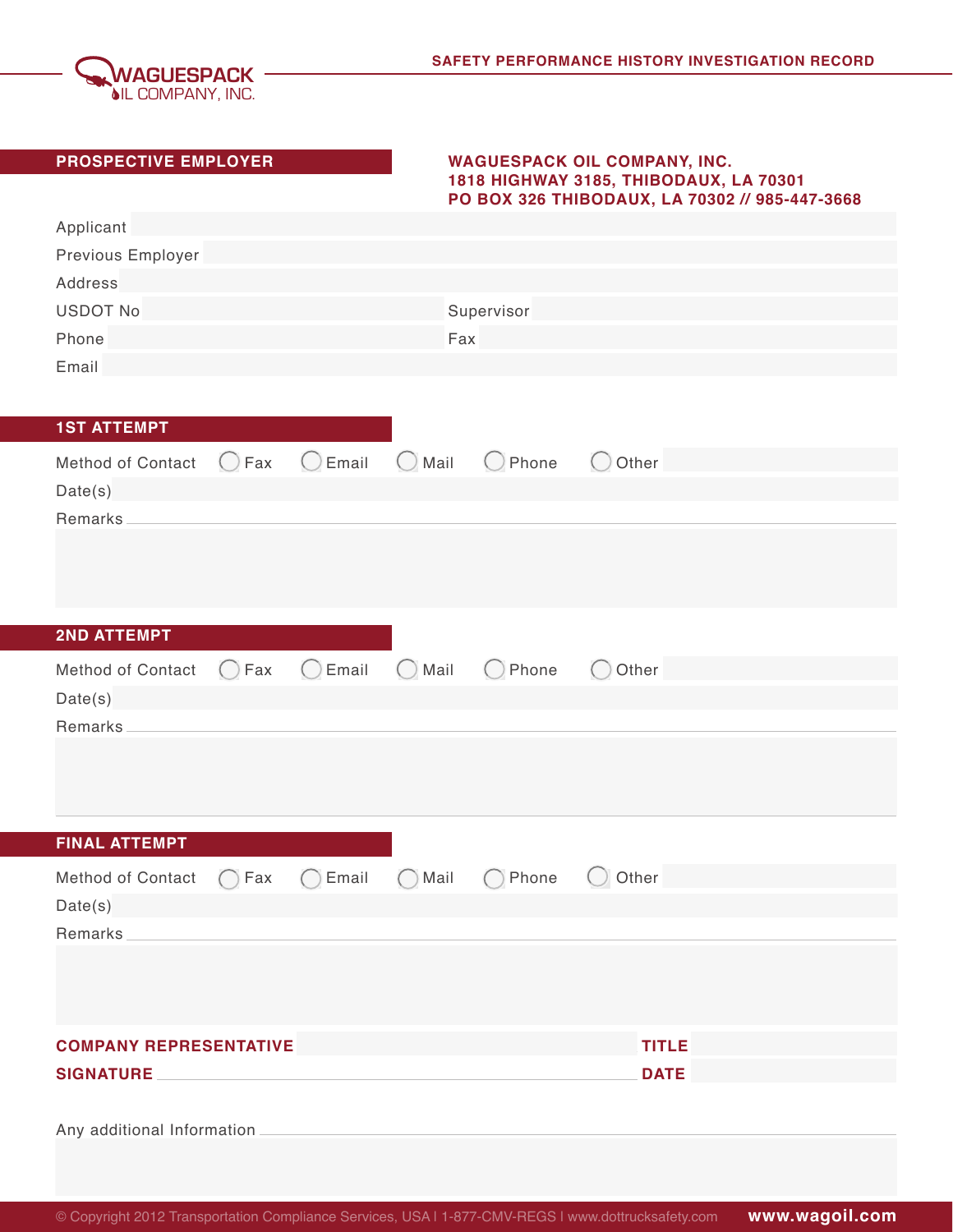

### **MOTOR CARRIER REQUIREMENTS**

Each motor carrier shall at least once every 12 months, require each driver it employs to prepare and furnish it with a list of all violations motor vehicle traffic laws and ordinances (other than parking violations) of which the driver has been convicted, or on account of which he/she has forfeited bond or collateral during the preceding 12 months (§391.27).

| <b>CERTIFICATION OF VIOLATIONS</b> | completed by driver/applicant |
|------------------------------------|-------------------------------|
| Driver Name                        | Social Security No            |
| Driver's License Number            | Driver's License State        |

I certify that the following is true and complete list of traffic violations (other than parking violations) for which I have been convicted or forfeited bond or collateral during the past 12 months.

|                  | Violations are listed below | I have had no violations |                          |
|------------------|-----------------------------|--------------------------|--------------------------|
| Date             | Offense                     | Location                 | Type of Vehicle Operated |
|                  |                             |                          |                          |
|                  |                             |                          |                          |
|                  |                             |                          |                          |
|                  |                             |                          |                          |
|                  |                             |                          |                          |
| <b>SIGNATURE</b> |                             | <b>DATE</b>              |                          |

### **ANNUAL REVIEW OF DRIVING RECORD** *completed by motor carrier*

I have hereby reviewed the driving record of the above named driver in accordance with §391.25 and find that

- $\bigcap$  Meets the minimum requirements for safe driving
	- Is disqualified to drive a motor vehicle pursuant to §391.15
	- Does not adequately meet satisfactory safe driving performance.

| Action taken with driver |              |
|--------------------------|--------------|
|                          |              |
| Reviewed by              |              |
| <b>SIGNATURE</b>         | <b>DATE</b>  |
|                          |              |
| <b>PRINTED NAME</b>      | <b>TITLE</b> |